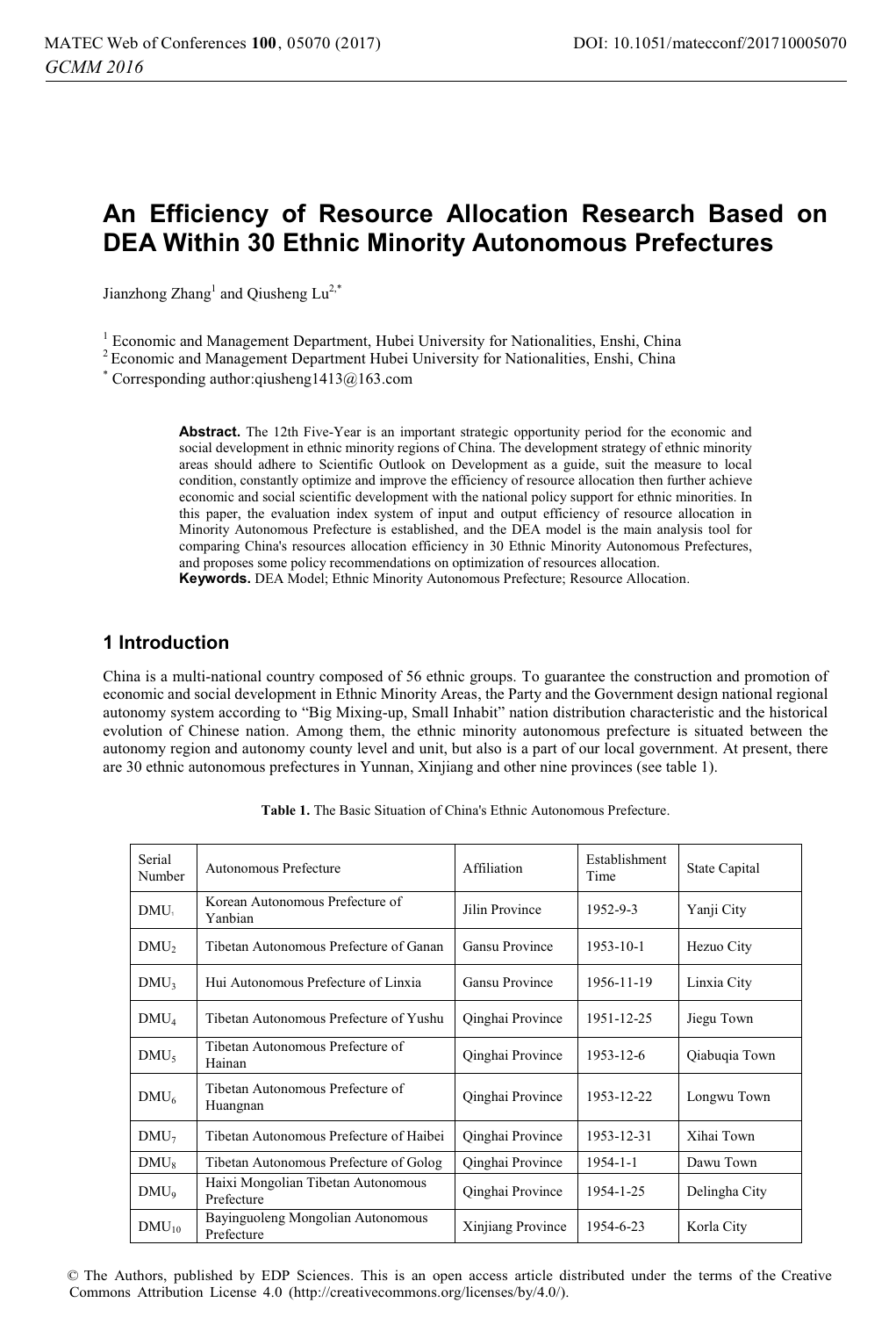| $DMU_{11}$ | Mongolian Autonomous Prefecture of<br>Bortala             | Xinjiang Province      | 1954-7-13      | <b>Bole City</b>       |
|------------|-----------------------------------------------------------|------------------------|----------------|------------------------|
| $DMU_{12}$ | Kirgiz Nationality Autonomous<br>Prefecture               | Xinjiang Province      | 1954-7-14      | Artux City             |
| $DMU_{13}$ | Hui Autonomous Prefecture of Changji                      | Xinjiang Province      | 1954-7-15      | Changji City           |
| $DMU_{14}$ | Yili Kazak Autonomous Prefecture                          | Xinjiang Province      | 1954-11-27     | <b>Yining City</b>     |
| $DMU_{15}$ | Xiangxi Tujia and Miao Autonomous<br>Prefecture           | Hunan Province         | 1952-9-3       | Jishou City            |
| $DMU_{16}$ | Enshi Tujia and Miao Autonomous<br>Prefecture             | Hubei Province         | 1983-12-1      | Enshi City             |
| $DMU_{17}$ | Qiandongnan Miao and Dong<br><b>Autonomous Prefecture</b> | Guizhou Province       | 1956-7-23      | Kaili City             |
| $DMU_{18}$ | Qianxinan Buyei and Miao Autonomous<br>Prefecture         | Guizhou Province       | 1982-5-1       | Xingyi City            |
| $DMU_{19}$ | Qiannan Buyei and Miao Autonomous<br>Prefecture           | Guizhou Province       | 1956-8-8       | Douyun City            |
| $DMU_{20}$ | Xishuangbanna Dai Autonomous<br>Prefecture                | Yunnan Province        | 1953-1-24      | Jinghong City          |
| $DMU_{21}$ | Dai-Jingpo Autonomous Prefecture of<br>Dehong             | Yunnan Province        | 1953-7-24      | Luxi Town              |
| $DMU_{22}$ | Lisu Autonomous Prefecture of Nujiang                     | Yunnan Province        | 1954-8-23      | Lushui Town            |
| $DMU_{23}$ | Bai Autonomous Prefecture of Dali                         | Yunnan Province        | 1956-11-22     | Dali City              |
| $DMU_{24}$ | Tibetan Autonomous Prefecture of Diqin                    | <b>Yunnan Province</b> | 1957-9-13      | Zhongdian<br>County    |
| $DMU_{25}$ | Honghe Hani and Yi Autonomous<br>Prefecture               | Yunnan Province        | 1957-11-18     | Mengzi County          |
| $DMU_{26}$ | Wenshan Zhuang and Miao Autonomous<br>Prefecture          | Yunnan Province        | 1958-4-1       | Wenshan County         |
| $DMU_{27}$ | Yi Autonomous Prefecture of Chuxiong                      | Yunnan Province        | 1958-4-15      | Chuxiong City          |
| $DMU_{28}$ | Tibetan Autonomous Prefecture of Ganze                    | Sichuan Province       | 1950-11-24     | <b>Kangding County</b> |
| $DMU_{29}$ | Aba Tibetan and Qiang Autonomous<br>Prefecture            | Sichuan Province       | $1953 - 1 - 1$ | <b>Barkam County</b>   |
| $DMU_{30}$ | Yi Autonomous Prefecture of Liangshan                     | Sichuan Province       | 1952-10-1      | Xichang City           |

*Decision of the Central Committee on Some Major Issues Concerning Comprehensively Deepening the Reform* was adopted at the Third Plenary Session of the 18th Central Committee of the Communist Party of China in which "improving the general transfer payment growth mechanism, focusing on increasing the growth of the transfer payment to minority areas and poor areas, accelerating the improvement of modern market system" have been presented . China's natural resource bases are uneven in minority areas, the development degrees are different, economic and social development of ethnic minority regions are out of balance. This paper applies DEA model for quantitative comparison and analysis the resource allocation in ethnic autonomous prefectures in China in order to optimize the resources allocation, set some efficiency of differentiated support policy recommendations for the relevant government departments.

# **2 An analysis model of resource allocation efficiency in ethnic minority autonomous prefecture**

Under specific product conditions, groups of various production factors inputs possible producing maximum output is the core of the economic production theory. The production possibility boundary which is described by production function in the production theory model is generally called production frontier. The gap between actual production status and production boundary reflects the efficiency level of the production, that is, the technical efficiency, which also is known as resource allocation efficiency, describes a degree of resource allocation for production factors. The study on measure of resource allocation efficiency began in 1957 by economist Farrell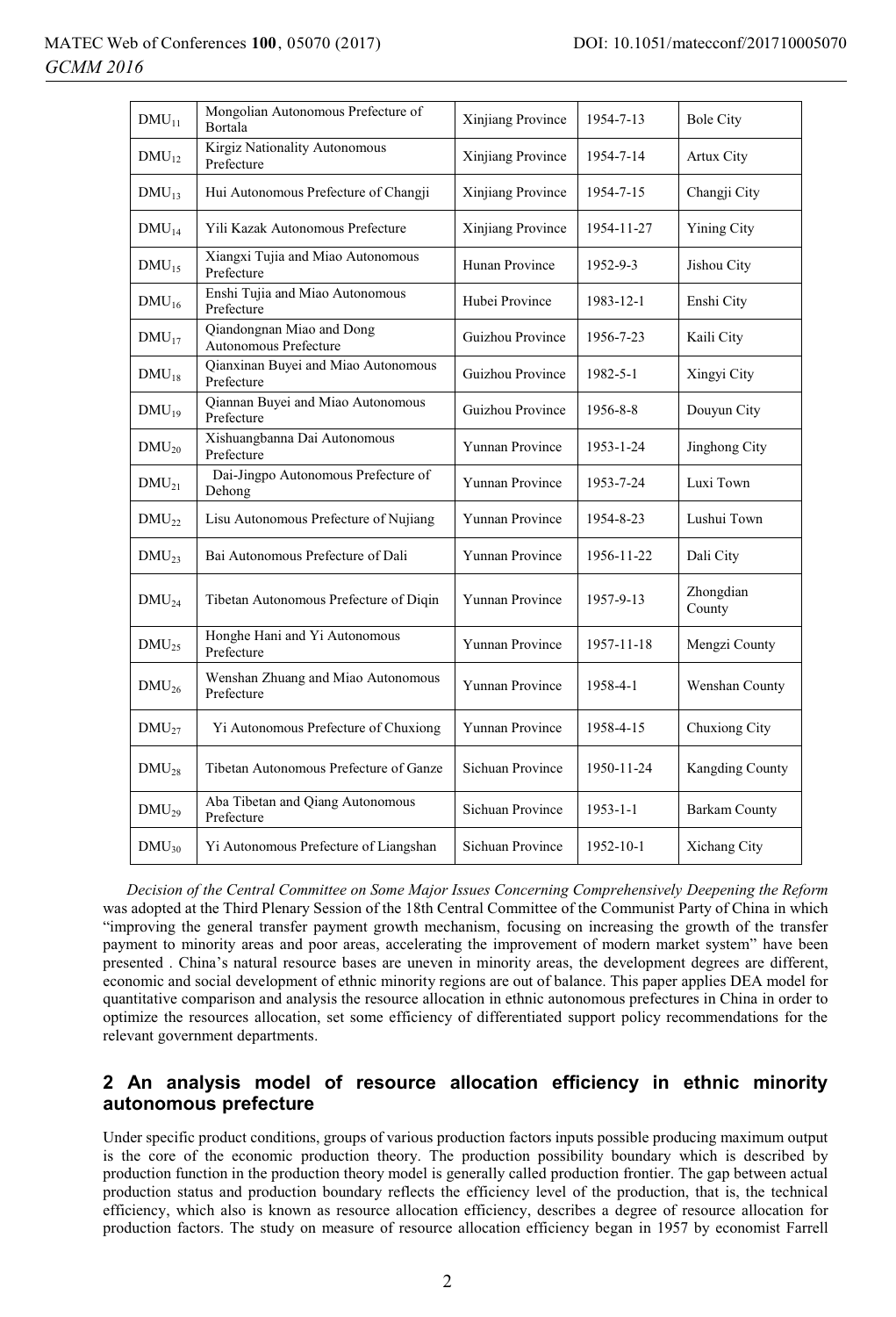Michaell, who oriented to production frontier ideas, developed and proposed the parametric method and non parametric method for research of the production frontier. Parameter method needs to construct a specific production function, which estimates the function parameters in production frontier, completes constructing the frontier function parameters; The non parametric method does not require prior assumptions and estimate parameters to structure the concrete function form, but observe a large number of actual data according to a certain production efficiency standard to find the relative effective point in production frontier.Non parametric effect of production frontier theory-Data Envelopment Analysis (abbreviated as DEA) is put forward by U.S economist A.Charnes et al to appraise relative validity of decision making unit in 1978,which also is an econometrics method.

### **2.1 C2 R Model and Comprehensive Efficiency Measure of Data Envelopment Analysis**

Use DEA to determine the comprehensive efficiency of resources allocation, the general use of  $C<sup>2</sup>R$  model was determined and described as follows:

There are n decision making units (DMU), each of which has a m DMU type of "input X", as well as S type of "output Y". Record the input variable of the first j DMU as  $X_j = (x_{1j}, x_{2j},...,x_{mj})^T$ , j =1, 2,... n; the output variable of first j DMU is recorded as  $Y_j=(y_{1j},y_{2j},...,y_{nj})^T$ , j =1, 2,... n.Using  $(X_j, Y_j)$  represents the first j decision making unit  $DMU<sub>i</sub>$ , and its data structure is shown in table 2.

| $\mathbf{V}$   | $DMU_1$  | DMU <sub>2</sub> | $\cdots$ | $DMU_n$  | u              | $DMU_1$  | DMU <sub>2</sub>       | $\cdots$ | <b>DMUn</b> |
|----------------|----------|------------------|----------|----------|----------------|----------|------------------------|----------|-------------|
| V <sub>1</sub> | $x_{11}$ | $x_{12}$         | $\cdots$ | $x_{1n}$ | $u_1$          | $y_{11}$ | $y_{12}$               | $\cdots$ | $y_{1n}$    |
| V <sub>2</sub> | $x_{21}$ | $X_{22}$         | $\cdots$ | $x_{2n}$ | $u_2$          | $y_{21}$ | <b>y</b> <sub>22</sub> | $\cdots$ | $y_{2n}$    |
| $\cdots$       | $\cdots$ | $\cdots$         | $\cdots$ | $\cdots$ | $\cdots$       | $\cdots$ | $\cdots$               | $\cdots$ | $\cdots$    |
| $v_m$          | $X_{m1}$ | $x_{m2}$         | $\cdots$ | $x_{mn}$ | u <sub>s</sub> | $Y_{s1}$ | $Y_{s2}$               | $\cdots$ | $Y_{sn}$    |

**Table 2**. N Decision Making Unit DMU Input and Output Data Structure.

Setting  $v=(v_1,v_2...v_n)^T$  represents m input indicator corresponding to the weight coeffective vector, Setting  $u=(u_1,u_2...u_s)^T$  represents s output indicator corresponding to the weight coeffective vector, so each decision making unit  $DMU_i$  has corresponding efficiency evaluation index:

$$
h_j = \frac{u^T Y_j}{v^T X_j} \quad j=1,2,\dots,n
$$
 (1)

Proper choice of the weight coeffective of v and u, makes them meet  $h_i \le 1, j = 1,2, \ldots, n$ . Evaluate the efficiency of  $j_0$  decision making unit  $DMU_{i0}$  ( $X_0$ ,  $Y_0$ ). For any  $DMU_i$ , the production possibility set is :

$$
T = \left\{ (X, Y) \middle| \sum_{j=1}^{n} X_j \lambda_j \le X, \sum_{j=1}^{n} Y_j \lambda_j \ge Y, \lambda_j \ge 0, j = 1, 2, ..., n \right\}
$$

Construct the following maximization model( $\bar{p}$ )):

$$
(\bar{p})\begin{cases}\n\max h_o = \frac{u^T Y_0}{v^T x_0} = V_{\bar{p}} \\
s.t. \\
h_j = \frac{u^T Y_j}{v^T x_j} \le 1, j = 1, 2 ..., n \\
v \ge 0, u \ge 0\n\end{cases}
$$
\n(2)

let t=1/(v<sup>T</sup> X<sub>0</sub>),w = tv,µ= tu, using Charnes-Cooper transformation,  $\frac{v}{p}$  can be described as an equivalent linear programming problem $(P_1)$  (that is,  $C^2R$  model):

$$
(P_1)\begin{cases}\n\max \mu \begin{array}{c} \Upsilon_0 = V_{p1} \\
\text{s.t.} \\
w^\top x_j - u^\top Y_j \geq 0, j = 1, 2, ..., n \\
w^\top x_0 = 1 \\
w \geq 0, \mu \geq 0\n\end{array}\n\end{cases}
$$
\n(3)

Given the following  $C^2R$  model DEA effective definition:

If Optimal solution of linear programming problem( $P_1$ ) $w_0$  and  $u_0$  meet  $V_{p1} = u_0^T Y_0 = 1$ , the DMU  $_{j0}$  is called weak DEA efficiency; if the linear planning problems (P<sub>1</sub>) has an optimal solution of w<sub>0</sub> and u<sub>0</sub> meet the V<sub>p1</sub>=  $u_0$ <sup>T</sup>Y<sub>0</sub>=1,w<sub>0</sub>>0,u<sub>0</sub>>0, DMU<sub>j0</sub> is called DEA efficiency

The Non Aqi Mead infinitesimal  $\varepsilon$  is introduced into  $C^2R$  model which is described as  $(P_{1\varepsilon})$ :

$$
(P_{1\epsilon})\begin{cases}\max \mu^T Y_0 = V_{p1\epsilon} \\
\text{s.t.} \\
w^{\tau} x_j - \mu^{\tau} Y_j \ge 0, j = 1, 2, ..., n, \\
w^{\tau} x_0 = 1 \\
w^{\tau} \ge \epsilon e^{-T}, \mu^T \ge \epsilon e^{+T}\n\end{cases}
$$
\n(4)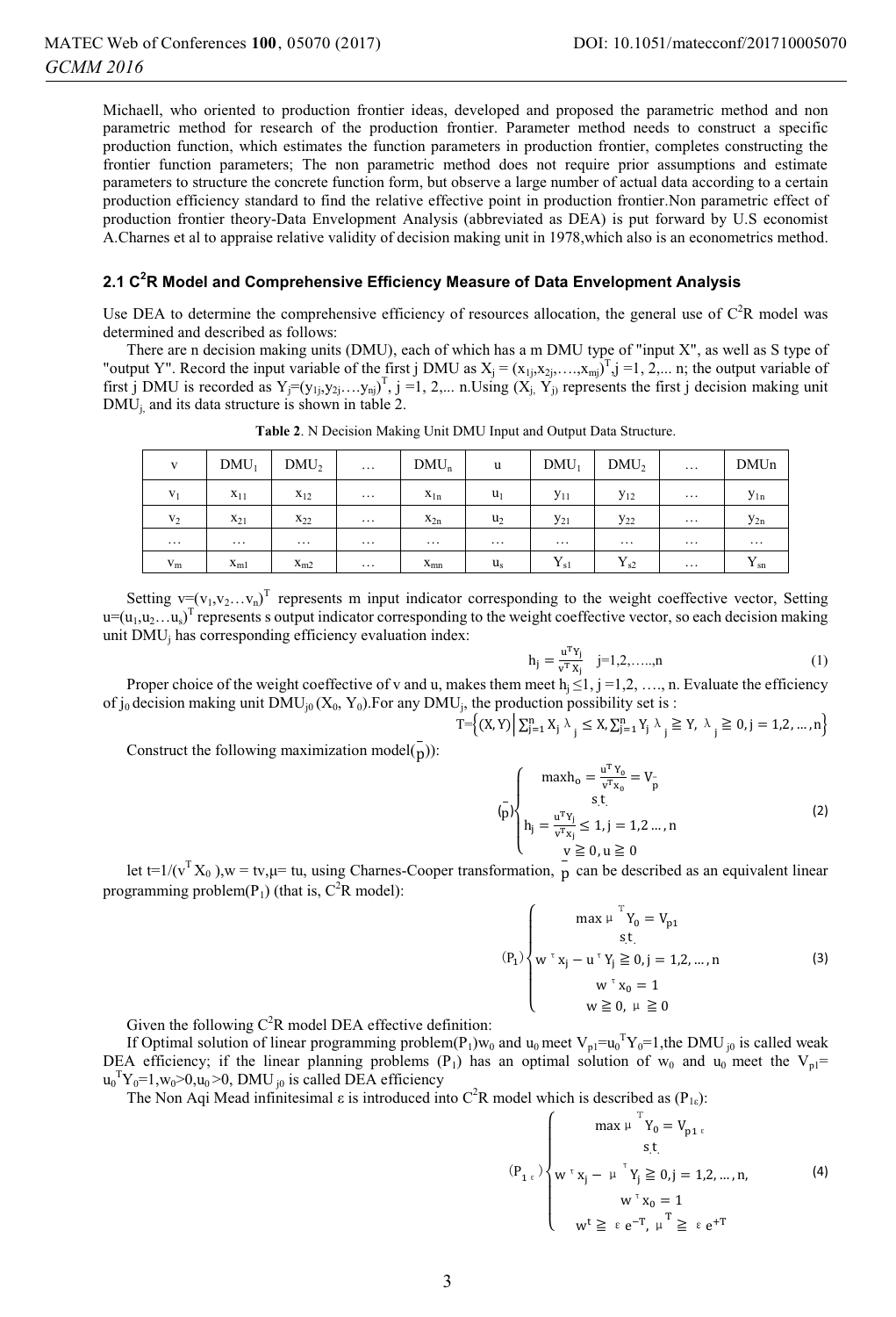where,  $e^{-T} = (1,1, ..., 1) \in E_m$ ,  $e^{+T} = (1,1,...,1) \in E_s$ ,  $\varepsilon$  is Non Aqi Mead infinitesimal. Introducing variable s And s<sup>+</sup>, pairing  $C^2R$  model  $(D_{1\epsilon})$  is:

$$
(D_{1\epsilon}) = \begin{cases} \min[\theta - \epsilon(e^{-T} s^{-} + e^{+T} s^{+})] = V_{D1\epsilon} \\ \text{s.t.} \\ \sum_{j=1}^{n} X_{j} \lambda_{j} - s^{-} = \theta X_{0} \\ \sum_{j=1}^{n} X_{j} \lambda_{j} - s^{+} = X_{0} \\ \lambda_{j}, j = 1, 2, ..., n \\ s^{-} \ge 0, s^{+} \ge 0 \end{cases}
$$
(5)

Suppose the optimal solution of C<sup>2</sup>R model (D<sub>1ε</sub>) are  $\lambda^*$ , s<sup>\*</sup>, s<sup>+\*</sup> $\theta^*$ , when $\theta^* = 1$ , and s<sup>\*</sup> = 0, s<sup>+\*</sup> = 1, the DMU<sub>J</sub>  $\alpha_0$  is DEA effective; when  $\theta^*$  < 1 or s<sup>\*</sup>= 0, s<sup>\*\*</sup> $\neq$ 1, the DMU<sub>j0</sub> is non DEA efficiency. According to  $\mathbb{C}^2 \mathbb{R}$  model operation results θ(0≤θ≤1) is comprehensive efficiency of decision making unit.

### **2.2Data Envelopment Analysis BC2 Model and Scale Efficiency and Technical Efficiency Measurement**

The scale efficiency and technical efficiency of resource allocation were determined by DEA, and the BC<sup>2</sup> model was used.

There is a hypothesis in prior  $C^2 R$  model  $(D_{1e})$ :  $C^2 R$  model  $(D_{1e})$  is scale invariant, the hypothesis is very strict, and difficult to meet this condition in practice. So, adding a convexity assumptions in the  $C^2R$  model  $(D_{1s})$ : $\sum_{i=1}^{n} \lambda_i = 1$ , then production possibility set becomes as follows:

 $T_{BC} = \{(X, Y) \mid \sum_{i=1}^{n} X_i \lambda_i \leq X, \sum_{i=1}^{n} Y_i \lambda_i \geq Y, \sum_{i=1}^{n} \lambda_i = 1, \lambda_i \geq 0, j = 1, 2, ..., n\}$ 

After removing cone condition in  $C^2R$  model, make DEA efficiency evaluation which is the input of the DEA model— the BC<sup>2</sup> model (P<sub>2</sub>), bases on the production possibility set T<sub>BC</sub><sup>2:</sup>

$$
(P_2)\begin{cases}\max\left(\begin{array}{c} \mu^t Y_0 + u_0\right) = V_{P_2} \\ \text{s.t.} \\ w^T X_j - \mu^T Y_j - u_0 \geq 0, j = 1, 2, \dots n \\ w^T x_0 = 1 \\ w \geq 0, \ \mu \geq 0 \end{array}\right. \end{cases} \tag{6}
$$

And dual problem DEA model --  $BC<sup>2</sup>$  model (D<sub>2</sub>)

$$
(D_2)\n\begin{cases}\n\min \theta = V_{D_2} \\
s.t. \\
\sum_{j=1}^n X_j \lambda_j \leq \theta X_0 \\
\sum_{j=1}^n Y_j \lambda_j \geq Y_0 \\
\sum_{j=1}^n \lambda_j = 1 \\
\lambda_j \geq 0, j = 1, 2, ..., n\n\end{cases}
$$
\n(7)

Introduce Non Aqi Mead infinitesimal ε in DEA model—BC<sup>2</sup> model,get BC<sup>2</sup> model(P<sub>2ε</sub>):

$$
(P_{2\epsilon})\begin{cases}\n\max\left(\begin{array}{cc} \mu^T Y_0 + \mu_0 \end{array}\right) = V_{P_{2\epsilon}} \\
s.t. \\
w^T X_j - \mu^T Y_j - \mu_0 \ge 0, j = 1, 2, ..., n \\
w^T X_0 = 1 \\
w^T \ge \epsilon e^{-T} , \mu^T \ge \epsilon e^{+T}\n\end{cases}
$$
\n(8)

Where  $e^{-T} = (1,1, ..., 1) \in E_m$ , $e^{+T} = (1,1, ..., 1) \in E_s$ , $\varepsilon$  is the Non Aqi Mead infinitesimal. when introduction of variable s and s<sup>+</sup>, dual BC<sup>2</sup> model ( $D_{2\varepsilon}$ ) is :

$$
(D_{2\epsilon})\n\begin{cases}\n\min[\theta - \epsilon (e^{-T} s^{-} + e^{+T} s^{+})] = V_{D_{2\epsilon}} \\
\text{s.t.} \\
\Sigma_{j=1}^{n} \lambda_{j} X_{j} + s^{-} = \theta X_{0} \\
\Sigma_{j=1}^{n} \lambda_{j} Y_{j} - s^{+} = Y_{0} \\
\Sigma_{j=1}^{n} \lambda_{j} = 1, \lambda_{j} \geq 0, j = 1, 2, ..., n \\
s^{-} \geq 0, s^{+} \geq 0\n\end{cases}
$$
\n
$$
(9)
$$

In which,  $e^{-T}=(1,1,\ldots,1)\in E_{m}e^{+T}=(1,1,\ldots,1)\in E_{s}e$  is the Non Aqi Mead infinitesimal. Suppose the optimal solution of C<sup>2</sup>R model (D<sub>2ε</sub>) are  $\lambda^*$ , s<sup>\*</sup>, s<sup>+\*</sup> $\theta^*$ , when $\theta^* = 1$ , and s<sup>\*</sup> $= 0$ , s<sup>+\*</sup> $= 1$ , the DMU <sub>J<sub>0</sub></sub> is DEA effective; when  $\theta^*$  < 1 or s  $\phi^*$  = 0, s  $\phi^*$  +1, the DMU<sub>i0</sub> for non DEA effective.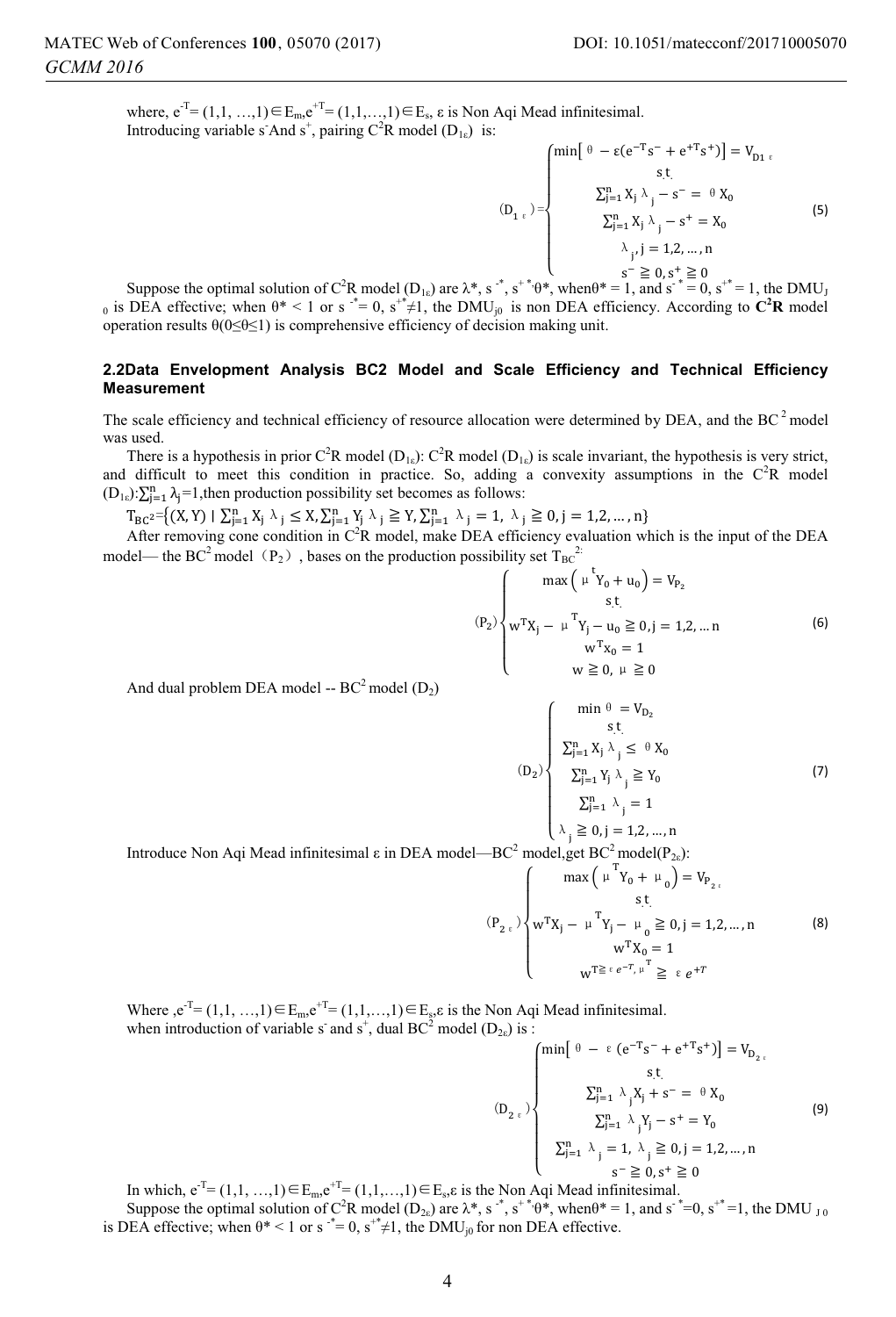In short, the previous  $C^2R$  model represents the comprehensive effect of the evaluated object, while the  $BC^2$ model represents the technical efficiency of the evaluated object, that is, the BC<sup>2</sup> model operating results  $\theta(0 \le \theta \le 1)$  is to be evaluated technical efficiency.

# **3 Evaluation indicators system of resource allocation efficiency in ethnic minority autonomous prefecture**

Efficiency refers to the relationship between input and output or cost and benefit, and its essence is the general name of effective resources allocation, input versa output capability. the efficiency of evaluation object ,according to different purposes of study ,can be divided into technical efficiency, scale efficiency and comprehensive efficiency. Among them, the technical efficiency reflects the ability of the maximum output, while the scale efficiency reflects the suitability of the investment scale. Using **C<sup>2</sup> R** model to determine the comprehensive efficiency and utilization  $BC<sup>2</sup>$  models to determine the technical efficiency, can get scale efficiency = comprehensive efficiency/ technical efficiency, and then comprehensive measure evaluated object scale efficiency, technical efficiency and overall efficiency as well as efficiency comparison in similar evaluated object.

#### **3.1 Input Indicator**

Resource allocation efficiency of the input indicators mainly include three aspects of human, financial and material resources, capital investment and human capital which constitute the basic elements of economic development, especially the contradiction between economic development and demand for talent becomes an important factor restricting in minority areas. Generally selecting the number of people with a certain degree of education as a measure of indicator, this paper replaces permanent resident population as this indicator. China has increased the financial support to the minority regions, such as high speed growth of fixed assets investment and the scale of fiscal expenditure. Therefore, selection of permanent resident population, financial expenditure, fixed assets investment as Input Indicators to measure the efficiency of resources allocation.

### **3.2 Output Indicator**

Local fiscal revenue is an indicator of regional comprehensive strength, which shows the financial resources of local government as well as a very important role in measuring the efficiency of resource allocation in a region. Average capita fiscal revenue is an important indicator to measure economic development and economic strength for a country or a region. GDP reflect the new creation value, and it is the final outcome of the national economic activities. Urban disposable income and rural per capita net income indicate free disposable income of urban residents and the development of rural economy, respectively. Therefore, in this paper, selection of local fiscal revenue, GDP, per capita income, urban disposable income ,rural per capita net income as output indicators for measure of resource allocation efficiency. The concrete index system is shown in Table 3

| Primary Index | Secondary Index               |  |  |
|---------------|-------------------------------|--|--|
|               | Permanent Resident Population |  |  |
| Input         | Plant Asset Investment        |  |  |
|               | Per Capita Fiscal Expenditure |  |  |
|               | Local Fiscal Revenue          |  |  |
|               | <b>GDP</b>                    |  |  |
| Output        | Per Capita FiscalRevenue      |  |  |
|               | Urban Disposable Income       |  |  |
|               | Rural Per Capita Net Income   |  |  |

**Table 3.** Evaluation Index System of Resource Allocation Efficiency in Minority Autonomous Prefecture.

# **4 Determination of resource allocation efficiency based on the c2r model and bc2 model inminority autonomous prefecture**

Import input indicators and output indicators data for 30 Minority Autonomous Prefecture into DEAP2.1 software, resource allocation efficiency results based on  $\mathbb{C}^2 \mathbb{R}$  and  $\mathbb{B} \mathbb{C}^2$  model are showed in table 4.

Table 4 shows that the technical efficiency of the 30 minority autonomous prefecture is 0.918, the average technical efficiency is 0.949. From its resource allocation efficiency score, it's known that a total of 18 ethnic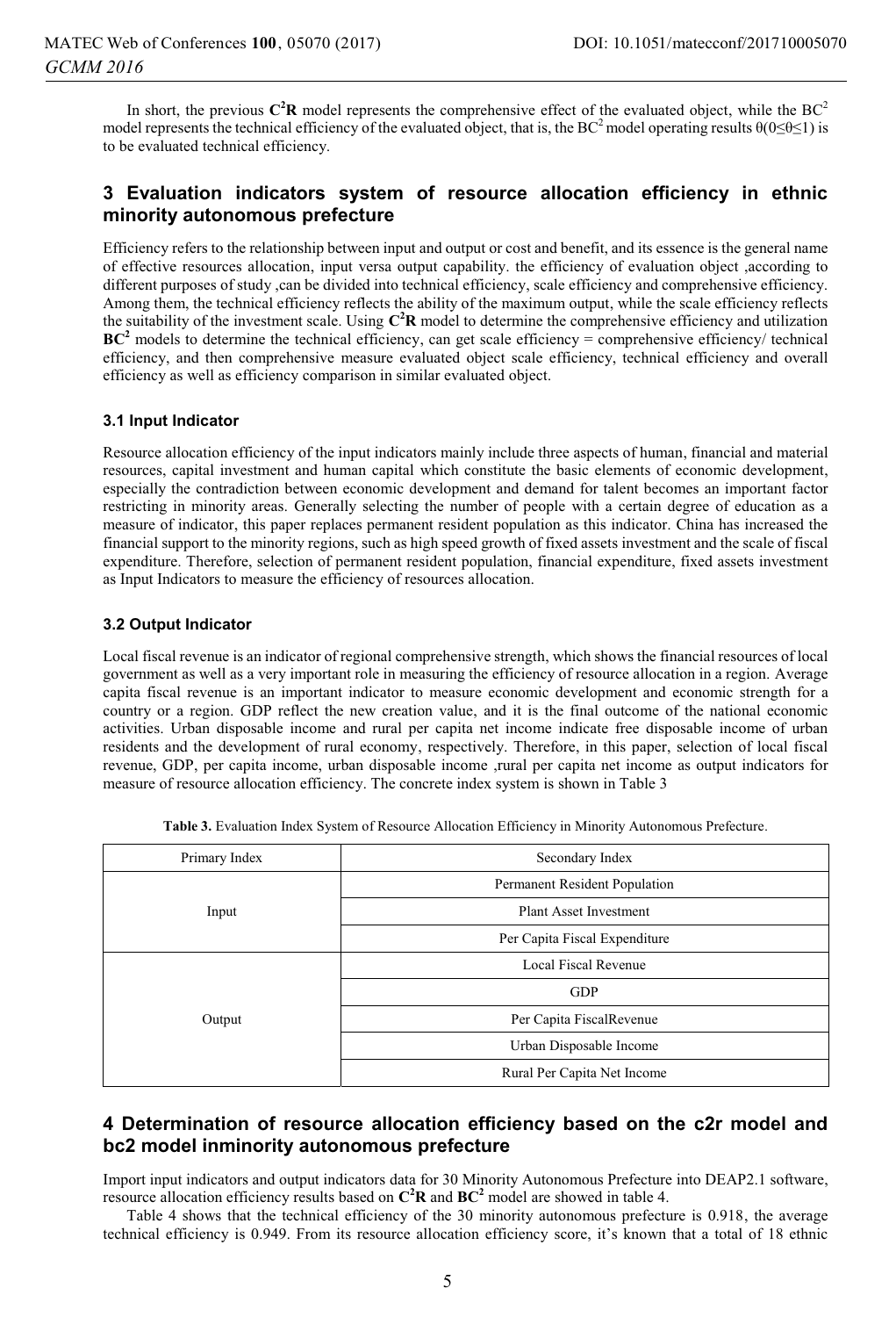autonomous prefectures are DEA effective, which represent resource allocation efficiency optimized when input fixed.

Among them there are 12 Minority Autonomous Prefecture of resource allocation with non DEA effective, DMU14, DMU15 pure technical efficiency value is 1.000, which indicate that the 2 Mnority Autonomous Prefecture with non DEA effective because of low scale efficiency, requiring reasonable control scale of investment to improve the efficiency of resource allocation; the comprehensive technical efficiency and pure technical efficiency of DMU<sub>2</sub>, DMU<sub>3</sub>, DMU<sub>4</sub>, DMU<sub>5</sub>, DMU<sub>16</sub>, DMU<sub>17</sub>, DMU<sub>19</sub>, DMU<sub>21</sub>, DMU<sub>28</sub>, DMU<sub>29</sub> do not equal to 1. 000, indicating that the non DEA effective results from not only inappropriate scale of inputs but also lower output level. According to the 10 Minority Autonomous Prefecture, the improvement measurements are put forward by introducing slack variables into DEA model. Analysis for Resource allocation efficiency in 30 Minority Autonomous Prefecture, non DEA effective accounts for 40%, which shows that there is a great potentiality in resource allocation in the Minority Autonomous Prefecture.

| Decision<br><b>Making Module</b> | <b>Technical Effective</b> | Pure Technical<br>Efficiency | Scale Efficiency | Appraisal Result     | Scale Efficiency State |
|----------------------------------|----------------------------|------------------------------|------------------|----------------------|------------------------|
| DMU <sub>1</sub>                 | 1.000                      | 1.000                        | 1.000            | <b>DEA</b> Effective | Invariable             |
| DMU <sub>2</sub>                 | 0.593                      | 0.678                        | 0.874            | NonDEA Effective     | Decreasing             |
| DMU <sub>3</sub>                 | 0.603                      | 0.620                        | 0.974            | Non DEA Effective    | Decreasing             |
| DMU <sub>4</sub>                 | 0.663                      | 0.881                        | 0.752            | Non DEA Effective    | Decreasing             |
| $DMU_5$                          | 0.779                      | 0.817                        | 0.954            | Non DEA Effective    | Decreasing             |
| $DMU_6$                          | 1.000                      | 1.000                        | 1.000            | <b>DEA</b> Effective | Invariable             |
| DMU <sub>7</sub>                 | 1.000                      | 1.000                        | 1.000            | <b>DEA</b> Effective | Invariable             |
| $DMU_8$                          | 1.000                      | 1.000                        | 1.000            | <b>DEA</b> Effective | Invariable             |
| DMU <sub>9</sub>                 | 1.000                      | 1.000                        | 1.000            | <b>DEA</b> Effective | Invariable             |
| $DMU_{10}$                       | 1.000                      | 1.000                        | 1.000            | <b>DEA</b> Effective | Invariable             |
| $DMU_{11}$                       | 1.000                      | 1.000                        | 1.000            | <b>DEA</b> Effective | Invariable             |
| $DMU_{12}$                       | 1.000                      | 1.000                        | 1.000            | <b>DEA</b> Effective | Invariable             |
| $DMU_{13}$                       | 1.000                      | 1.000                        | 1.000            | <b>DEA</b> Effective | Invariable             |
| $DMU_{14}$                       | 0.943                      | 1.000                        | 0.943            | Non DEA Effective    | Decreasing             |
| $DMU_{15}$                       | 0.988                      | 1.000                        | 0.988            | Non DEA Effective    | Increasing             |
| $DMU_{16}$                       | 0.778                      | 0.780                        | 0.997            | Non DEA Effective    | Increasing             |
| $DMU_{17}$                       | 0.813                      | 0.900                        | 0.904            | Non DEA Effective    | Decreasing             |
| $DMU_{18}$                       | 1.000                      | 1.000                        | 1.000            | <b>DEA</b> Effective | Invariable             |
| $DMU_{19}$                       | 0.899                      | 0.942                        | 0.955            | Non DEA Effective    | Decreasing             |
| $DMU_{20}$                       | 1.000                      | 1.000                        | 1.000            | <b>DEA</b> Effective | Invariable             |
| $DMU_{21}$                       | 0.973                      | 0.978                        | 0.995            | Non DEA Effective    | Increasing             |
| $DMU_{22}$                       | 1.000                      | 1.000                        | 1.000            | DEA Effective        | Invariable             |
| $DMU_{23}$                       | 1.000                      | 1.000                        | 1.000            | <b>DEA</b> Effective | Invariable             |
| $DMU_{24}$                       | 1.000                      | 1.000                        | 1.000            | <b>DEA</b> Effective | Invariable             |
| $DMU_{25}$                       | 1.000                      | 1.000                        | 1.000            | <b>DEA</b> Effective | Invariable             |
| $DMU_{26}$                       | 1.000                      | 1.000                        | 1.000            | <b>DEA</b> Effective | Invariable             |
| $DMU_{27}$                       | 1.000                      | 1.000                        | 1.000            | <b>DEA</b> Effective | Invariable             |
| $DMU_{28}$                       | 0.623                      | 0.902                        | 0.691            | Non DEA Effective    | Decreasing             |
| $DMU_{29}$                       | 0.818                      | 0.979                        | 0.836            | Non DEA Effective    | Decreasing             |
| $DMU_{30}$                       | 1.000                      | 1.000                        | 1.000            | <b>DEA</b> Effective | Invariable             |

**Table 4.** Efficiency of Input-Output in China's Minority Autonomous Prefectures.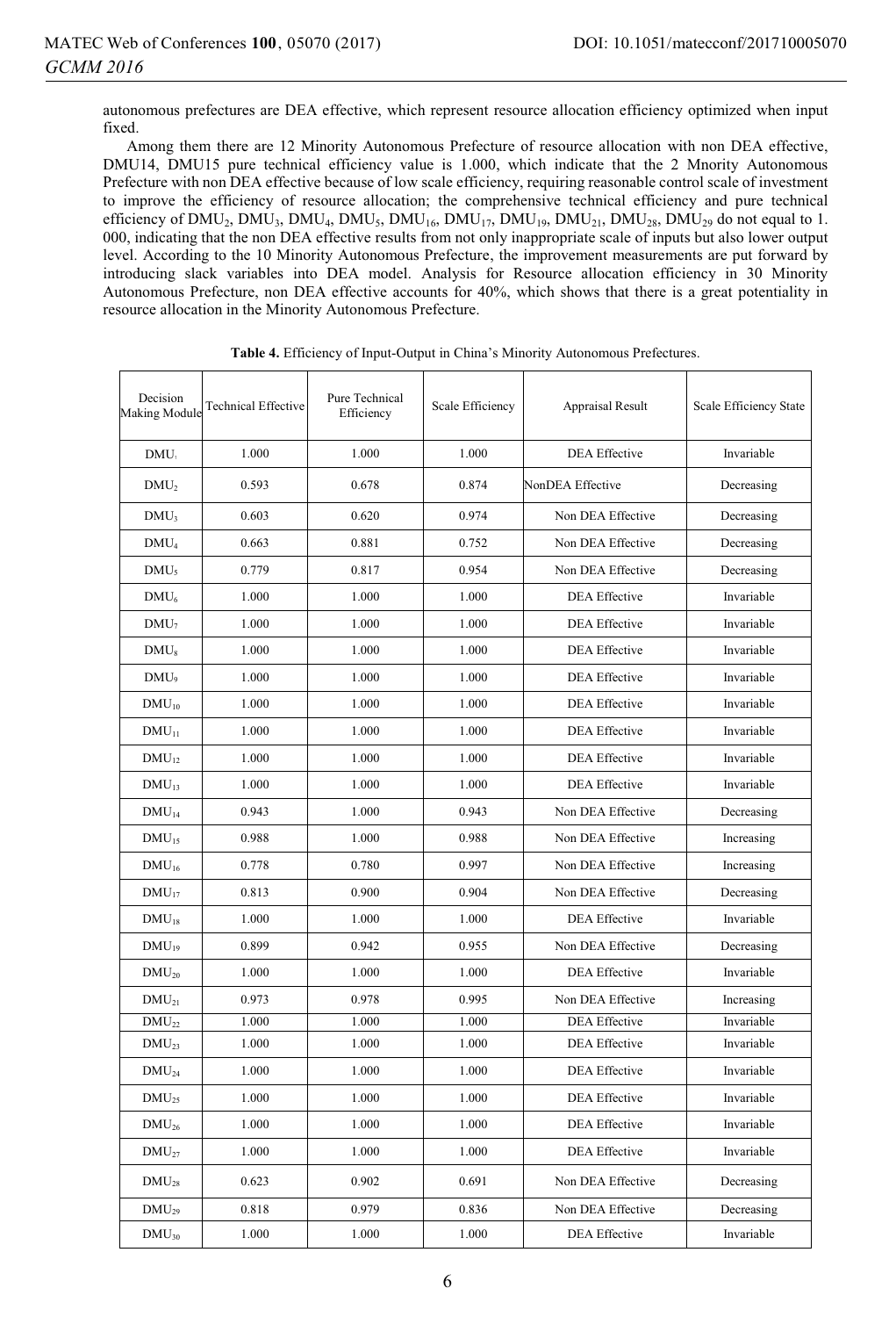| Average<br>Value | 1.918 | 949 | 0.964 |  |
|------------------|-------|-----|-------|--|

In 30 Minority Autonomous Prefecture, 18 0f which are scale efficiency invariable , 9 of which keep decreasing state,3 of which keep increasing state, and the proportion are 60%, 30% and 10% respectively.

Those show that the scale efficiency of the 30 minority autonomous prefecture keep the same or increasing state. The reason is that in recent years, China government increase input in Minority Autonomous Prefecture. For the Minority Autonomous Prefecture of decreasing scale efficiency, it should be appropriately controlled to increase output efficiency. For the Minority Autonomous Prefecture with increasing scale efficiency , it should be appropriate to expand the scale of investment in order to improve the efficiency of input-output.

# **5 Policy suggestion**

From the above analysis, this paper proposes some suggestions to optimize Minority Autonomous Prefecture resource allocation efficiency.

## **5.1 Adhere to the Principles of Classified Guidance**

The reasons for non DEA effective in Ethnic Minority Autonomous Prefecture resource allocation are different, therefore, we should first find out the factors ineffective of resource allocation, then optimize resources allocation measures in the Minority Autonomous Prefecture to improve the efficiency of resource allocation. In view of the low efficiency of resource allocation, the investment scale of fixed assets should be controlled, guide direction of investment, optimize the structure of fiscal expenditure and establish the regional economic and social development to match the personnel training plan, strengthen the construction of talent team according to the actual need; for resource allocation problems resulting from pure technical efficiency, not only need reasonable adjustments of fixed assets, fiscal expenditure scale and structure, but also pay attention to strengthen the building of local resources, maintain a certain economic growth rate, improve urban disposable income and rural per capita income to improve the efficiency of resource allocation.

#### **5.2 Implement of Differentiated National Support Policies**

China's natural resource bases in ethnic minority regions are with traits of uneven, different levels of economic and social development, weak self accumulation capacity, especially require funding support. But the "GSP" financial support without considering the actual needs of local, the pertinence is not strong. Therefore, it should differentiate national funds support policy, establish national regions transfer payment mechanism according to the input redundancy and output shortfall analysis results; determine funding support level according to actual demands. All those can effectively improve the efficiency of resource allocation in minority regions.

#### **5.3 Multiple Supports for Economic and Social Development in Minority Areas**

The factors that affect the efficiency of resource allocation in ethnic areas from many aspects, such as insufficient investment scale, irrational industrial structure, uneven educational level and the difficulty of talent introduction, which affect their economic and social development. Resource allocation in minority areas needs national policy support, financial support, education and personnel support, but in every minority area of specific performance is not identical from only unilateral financial support to a full range of support. Therefore, when the state and the government take specific support steps for the minority regions, it is necessary to consider natural resource endowment, the degree of market development, economic and social development level, self accumulated ability factors. The implementation of multiple support programs, abandoning "foot painful medicine foot" and "headache medicine head".

### **Acknowledgement**

This research was financially supported by the State Ethnic Affairs Commission Foundation (NO15064) and Hubei University for Nationalities Teaching Research Project (NO2015JY027).

### **References**

- 1. Chen MK, "Two Forms of An Equity Index for Resource Allocation to Minority Groups,"A Journal Of Medical Care Organization, Provision And Financing ,1976,13 (3),pp.228-32
- 2. Chen N, et al, "Equity of Health Resources Allocation in Minority Regions of Sichuan Province,"Journal of Sichuan University. Medical Science Edition, 2016, 47 (2), pp.238-43